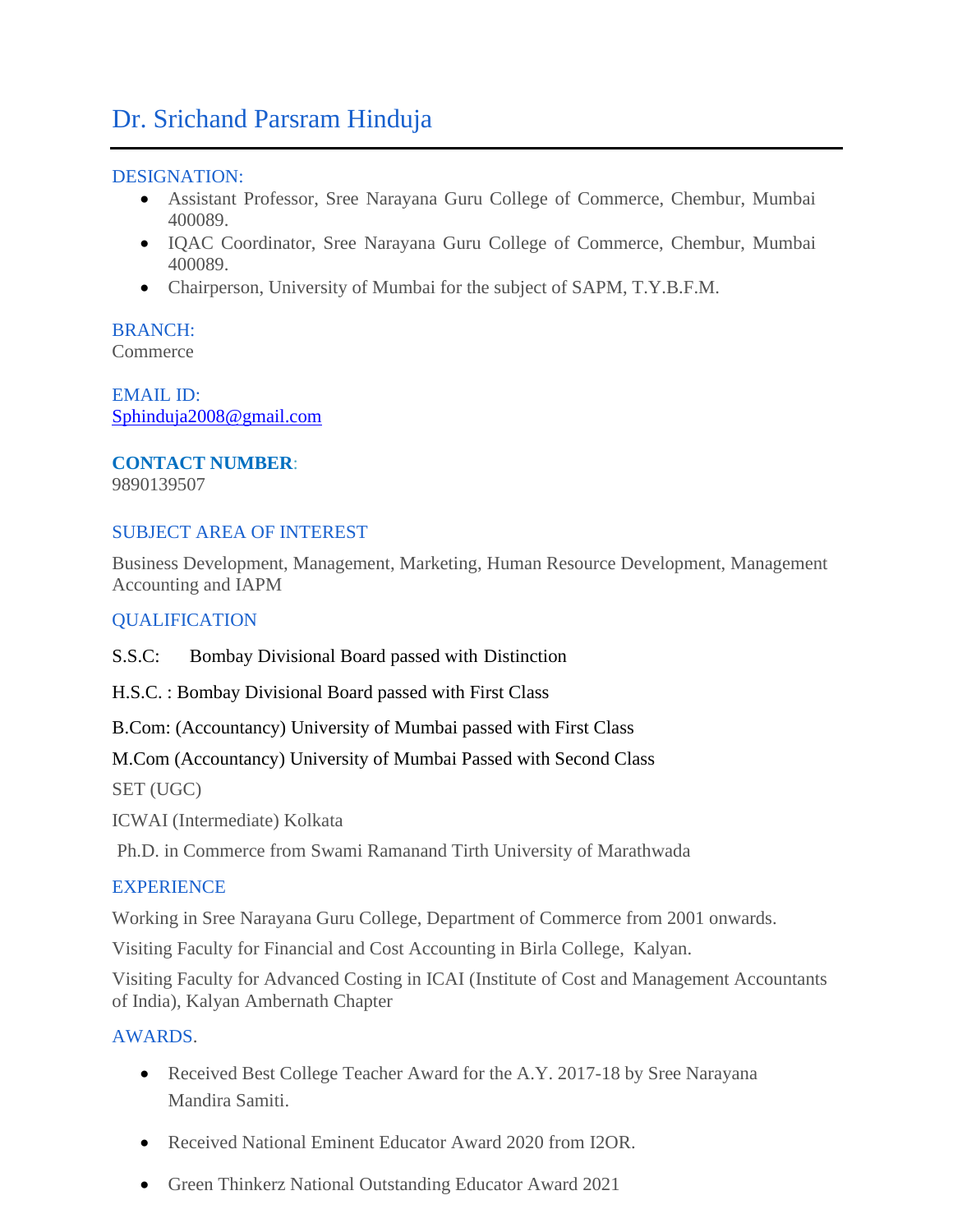# PUBLICATION

| Nature of Write ups                                                   | Title of the paper                                                                                          | <b>ISBN / ISSN NUMBER</b>                                                     |  |
|-----------------------------------------------------------------------|-------------------------------------------------------------------------------------------------------------|-------------------------------------------------------------------------------|--|
| <b>RESEARCH PAPER IN</b><br><b>JOURNAL</b>                            | <b>KITCHEN TO BOARD</b><br>ROOM (JOURNEY OF A<br><b>WOMAN</b> )                                             | 98-81361-01-0                                                                 |  |
| <b>RESEARCH PAPER IN</b><br><b>JOURNAL</b>                            | <b>CSR AND ITS</b><br><b>COMETITIVE</b><br><b>ADVANTAGE</b>                                                 | ISSN 2249 - 7463                                                              |  |
| <b>RESEARCH PPER IN</b><br><b>JOURNAL</b>                             | <b>WOMEN EMPOWERMENT</b><br><b>PARAMETER FOR</b><br><b>EVALUATING WOMEN</b><br><b>ENTREPRENEURSHIP</b>      | <b>ISSN 2321-1784</b>                                                         |  |
| <b>RESEARCH PAPER IN</b><br><b>JOURNAL</b>                            | <b>PRACTICAL</b><br><b>APPLICATION OF</b><br><b>THEORIES OF</b><br><b>MOTIVATION - CASE</b><br><b>STUDY</b> | <b>ISSN 2249-345X</b>                                                         |  |
| <b>RESEARCH PAPER IN</b><br><b>SOUVENIR</b>                           | <b>APPLICTIONS OF</b><br><b>THEORIES OF</b><br><b>MOTIVATION</b>                                            | <b>GOLDEN JUBLEE</b><br><b>PUBLICATION</b><br>– OF<br><b>SOUVENIR OF ICAI</b> |  |
| <b>RESEARCH PAPER IN</b><br><b>UGC CARE LISTED</b><br><b>JOURNAL</b>  | <b>ROLE OF NAAC IN</b><br><b>QUALITY EDUCATION</b>                                                          | <b>ISSN 2277-5730</b>                                                         |  |
| <b>RESEARCH PAPER IN</b><br><b>UGC CARE LISTED</b><br><b>JOURNAL</b>  | <b>EDUCATIONAL</b><br><b>REVOLUTION FOR</b><br><b>DIGITISATION</b>                                          | <b>ISSN 0886 9367</b>                                                         |  |
| <b>RESEARCH PAPER IN</b><br><b>UGC CARE LISTED</b><br><b>JOURNAL</b>  | <b>IMPACT OF COVID19 ON</b><br><b>STUDENTS</b>                                                              | <b>ISSN 2278-4632</b>                                                         |  |
| <b>RESEARCH PAPER IN</b><br><b>NATIONAL</b><br><b>CONFERENCE</b>      | <b>CSR AND ITS IMPACT</b>                                                                                   | 978-81-88818-58-7                                                             |  |
| <b>RESEARCH PAPER IN</b><br><b>INTERNATIONAL</b><br><b>CONFERENCE</b> | RURAL WOMEN<br><b>MILES AWAY FROM</b><br><b>PRIVILEGES</b>                                                  | 978-93-83072-17-0                                                             |  |
| <b>RESEARCH PAPER IN</b><br><b>NATIONAL</b><br><b>CONFERENCE</b>      | <b>WOMEN EMPOWERMENT</b><br>WHAT, WHY, WHEN<br><b>AND HOW?</b>                                              | 978-93-82429-99-9                                                             |  |